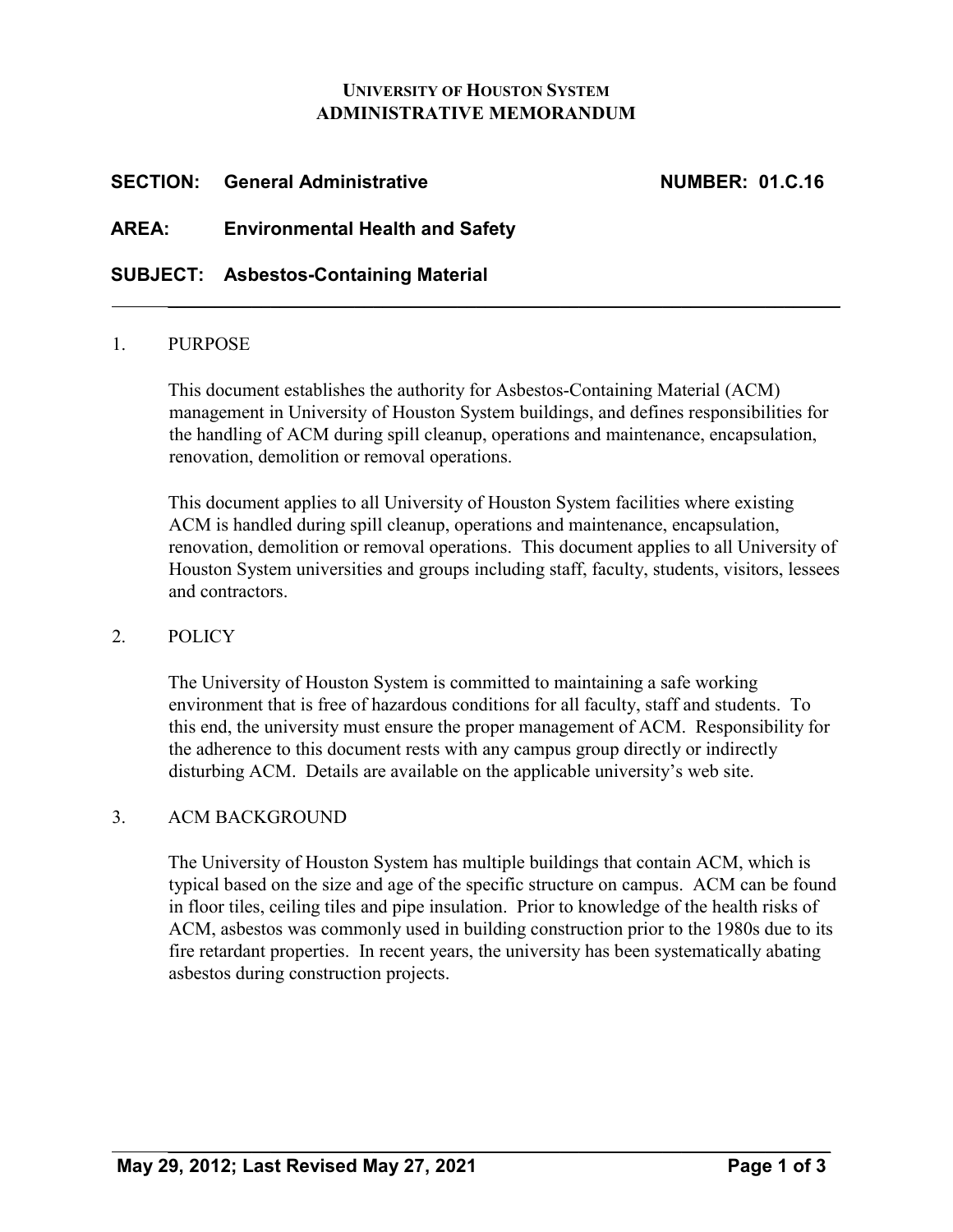#### 4. GUIDELINES

#### 4.1. ACM Regulation

The [Texas Department of State Health Services \(DSHS\)](http://www.dshs.texas.gov/asbestos/default.aspx) [i](http://www.dshs.texas.gov/asbestos/default.aspx)s the state agency that regulates ACM in public and commercial buildings. These regulations are very comprehensive and can be found in the Texas Administrative Code (TAC) Title 25, Sections 295.31-295.73. Texas DSHS is involved in the licensure of all persons working on an asbestos abatement project, the procedures for conducting any abatement activity, and record-keeping requirements.

- 4.2. Responsibilities and Requirements
	- 4.2.1. Building owners bear the responsibility under DSHS regulations for the identification of ACM in their respective buildings and must take measures to prevent ACM from becoming friable (airborne) within the occupied portions of their buildings. The DSHS regulations remain in effect for a building until the building is completely abated, regardless of any building ownership changes.
	- 4.2.2. All persons involved in any ACM activities (i.e., identification, sampling, building renovation and maintenance, preparation of abatement scope of work, etc.) must meet licensing requirements in accordance with DSHS regulations.

#### 5. REVIEW AND RESPONSIBILITY

Responsible Party: Associate Vice Chancellor for Finance

Review: Every five years

## 6. APPROVAL

Approved: */Raymond Bartlett/* Senior Vice Chancellor for Administration and Finance

*/Renu Khator/* 

 $\mathcal{L}_\text{max} = \mathcal{L}_\text{max} = \mathcal{L}_\text{max} = \mathcal{L}_\text{max} = \mathcal{L}_\text{max} = \mathcal{L}_\text{max} = \mathcal{L}_\text{max} = \mathcal{L}_\text{max} = \mathcal{L}_\text{max} = \mathcal{L}_\text{max} = \mathcal{L}_\text{max} = \mathcal{L}_\text{max} = \mathcal{L}_\text{max} = \mathcal{L}_\text{max} = \mathcal{L}_\text{max} = \mathcal{L}_\text{max} = \mathcal{L}_\text{max} = \mathcal{L}_\text{max} = \mathcal{$ 

Chancellor

Date: May 27, 2021